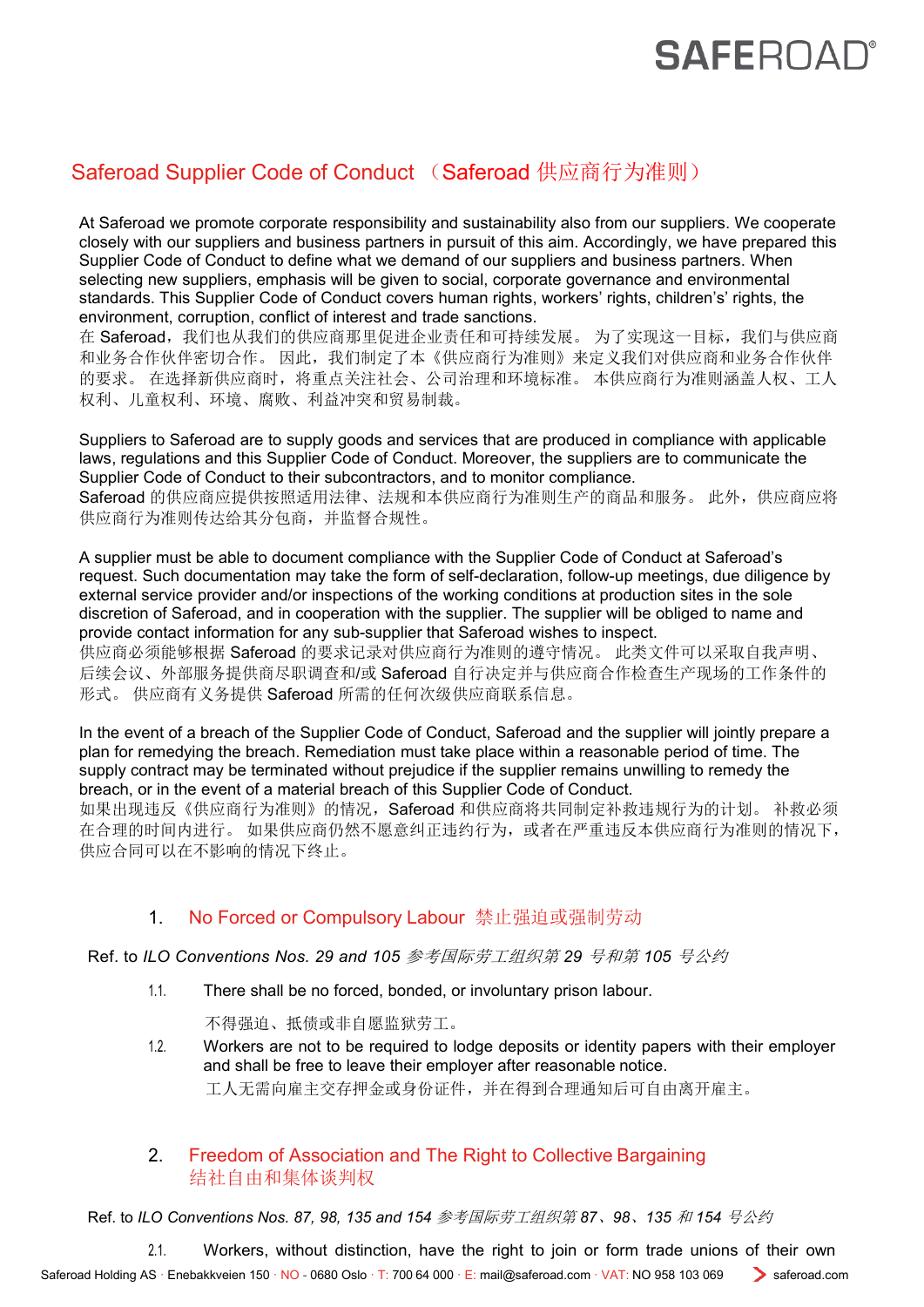# **SAFEROAD**

choosing and to bargain collectively. The employer cannot interfere with, obstruct, the formation of unions or collective bargaining.

工人有权无差别地加入或组建自己选择的工会并进行集体谈判。 雇主不得干涉、阻挠、 组建工会或集体谈判。

2.2. The employer adopts an open attitude towards the activities of trade unions and their organizational activities.

用人单位对工会活动及其组织活动持开放态度。

- 2.3. Workers' representatives shall not be discriminated and shall have access to carry out their representative functions in the workplace. 工人代表不应受到歧视,并应有权在工作场所履行其代表职能。
- 2.4. Where the right to freedom of association and/or collective bargaining is restricted under law, the employer facilitates, and does not hinder, the development of alternative forms of independent and free workers association and bargaining. 在结社自由和/或集体谈判权利受到法律限制的情况下,雇主促进而不是阻碍独立和自由工 人结社和谈判的替代形式的发展。

### 3. No Use of Child Labour 不使用童工

#### Ref. to *UN Convention on the Rights of the Child, ILO Conventions Nos. 138, 182 and 79, and ILO Recommendation No. 146*

参考联合国儿童权利公约、国际劳工组织第 *138*、*182* 和 *79* 号公约以及国际劳工组织第 *146* 号建议  $\overrightarrow{B}$ 

3.1. If work which by its nature or the circumstances in which it is carried out is likely to jeopardize the health, safety or morals, the minimum age for workers shall be the higher of 18 and the national minimum age for employment, or the age of completion of compulsory education.

如果工作的性质或工作环境可能危害健康、安全或道德,工人的最低年龄应为 18 岁和 国家最低就业年龄并完成义务教育。

3.2. The types of employment or work to which the aforementioned requirement applies shall be determined by national laws or regulations or by the competent authority. The employer should review the requirements of the national legislation and consult with experts to determine the type of employment and the corresponding minimum working age.

上述规定适用的就业或工作类型,由国家法律、法规或主管部门确定。 雇主应审查国家 立法的要求并咨询专家以确定就业类型和相应的最低工作年龄。

- 3.3. In case if national legislation, standards, or requirements do not consider the work performed as likely to jeopardize the health, safety or morals, the minimum age for workers could be the higher of 16 on condition that the health, safety, and morals of the young persons concerned are fully protected and that the young persons have received adequate specific instruction or vocational training in the relevant branch of activity. 如果国家法律、标准或要求不认为所从事的工作可能危害健康、安全或道德,则工人的 最低年龄可以是 16 岁以上,条件是健康、安全和道德 的有关年轻人得到充分保护,并且 这些年轻人在相关活动部门接受了充分的具体指导或职业培训。
- 3.4. There shall be no recruitment of child labour defined as any work performed by a child younger than the age(s) specified above. 不得招募定义为由低于上述年龄的儿童从事的任何工作的童工。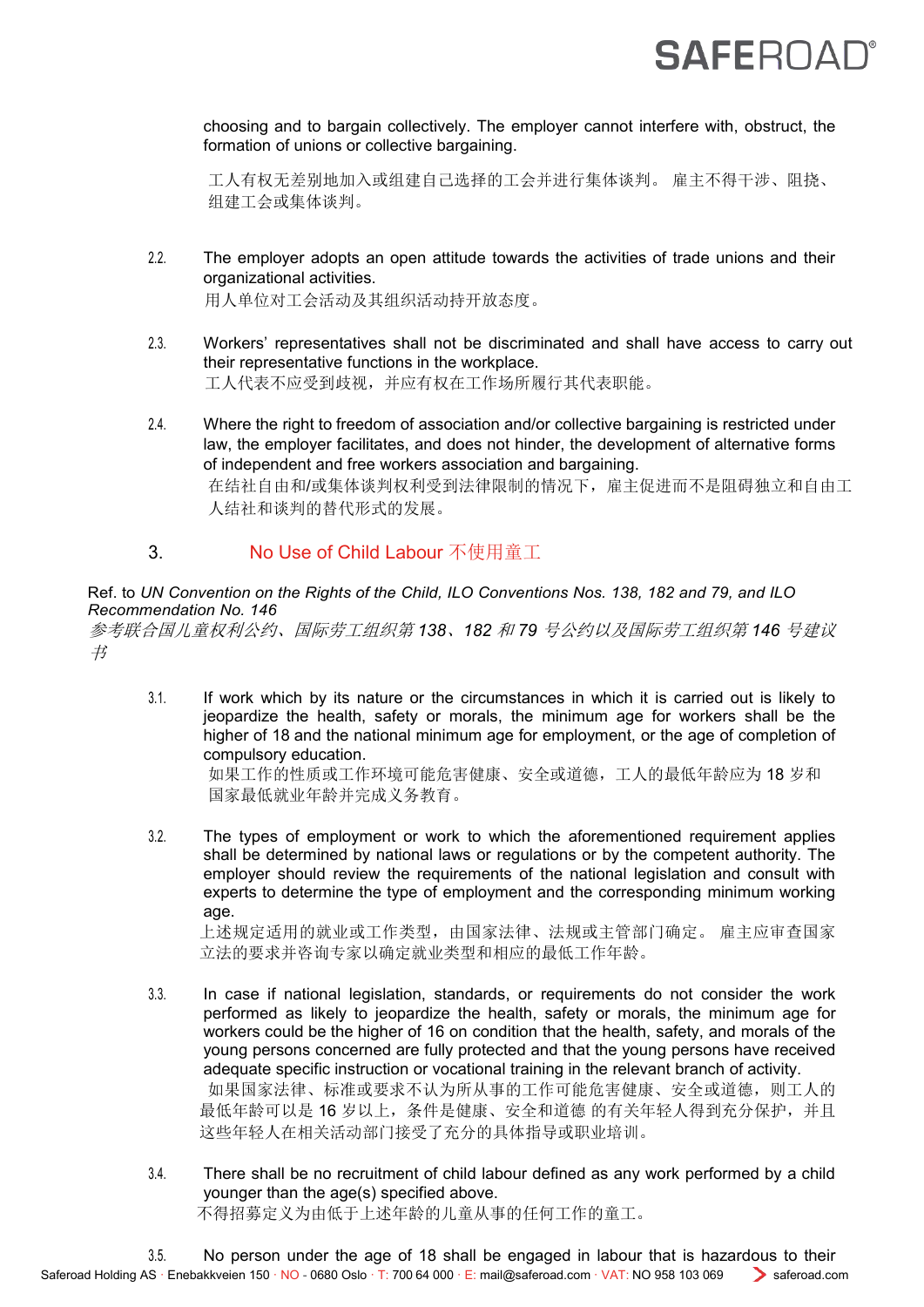# **SAFEROAD**

health, safety or morals, including night work.

18 岁以下的任何人不得从事危害其健康、安全或道德的劳动,包括夜间工作。

- 3.6. Policies and procedures for remediation of child labour prohibited by ILO conventions no. 79, 138 and 182, shall be established, documented, and communicated to personnel and other interested parties. Adequate support shall be provided to enable such children to attend and complete compulsory education. 国际劳工组织第 3 号公约禁止的童工补救政策和程序 79、138 和 182,应建立、记录并传 达给人员和其他相关方。 应当给予充分支持,使这些儿童能够接受并完成义务教育。
- 4. No Discrimination 禁止歧视

Ref. to *ILO Conventions Nos. 100 and 111 and the UN Convention on Discrimination Against Women*参考国际劳工组织第 *100* 号和第 *111* 号公约以及联合国关于歧视妇女的公约

4.1. There is no discrimination in hiring, compensation, access to training, promotion, termination, or retirement based on ethnic background, religion, age, disability, gender, marital status, sexual orientation, union membership or political affiliation.

在雇用、薪酬、获得培训、晋升、终止或退休方面不存在基于种族背景、宗教、年龄、残 疾、性别、婚姻状况、性取向、工会成员或政治派别的歧视。

- 4.2. Measures shall be established to protect workers from sexually intrusive, threatening, insulting or exploitative behavior, and from discrimination or termination of employment on unjustifiable grounds, e.g. marriage, pregnancy, parenthood or HIV status. 应制定措施保护工人免受性侵、威胁、侮辱或剥削行为,以及因不正当理由而受到歧视 或解雇,例如 婚姻、怀孕、为人父母或艾滋病毒状况。
- 5. No Harsh or Inhumane Treatment 没有苛刻或不人道的待遇
- 5.1. Physical abuse or punishment, or threats of physical abuse, sexual or other harassment and verbal abuse, as well as other forms of intimidation are prohibited 禁止身体虐待或惩罚,或身体虐待威胁、性骚扰或其他骚扰和口头虐待,以及其他形式 的恐吓。

### 6. Health and Safety 健康与安全

Ref. to *ILO Convention No. 155 and ILO Recommendation No. 164* 参考国际劳工组织第 *155* 号公约和国际劳工组织第 *164* 号建议书

> 6.1. The working environment shall be safe and hygienic, bearing in mind the prevailing knowledge of the industry and of any specific hazards. Hazardous chemicals and other substances shall be carefully managed. Adequate steps shall be taken to pre- vent accidents and injury to health arising out of, associated with, or occurring in, the course of work, by minimizing, so far as is reasonably practicable, the causes of hazards inherent in the working environment.

工作环境应安全卫生,牢记行业的普遍知识和任何特定危险。 危险化学品和其他物质应 小心管理。 应采取充分措施,通过在合理可行的范围内尽量减少工作过程中固有的危险 原因,防止因工作过程引起的、与工作过程相关的或发生的事故和对健康的伤害。

6.2. Workers shall receive regular and documented health and safety training, and such training shall be repeated for new or reassigned workers.

工人应接受定期和记录在案的健康和安全培训,并且应对新工人或重新分配的工人重复 此类培训。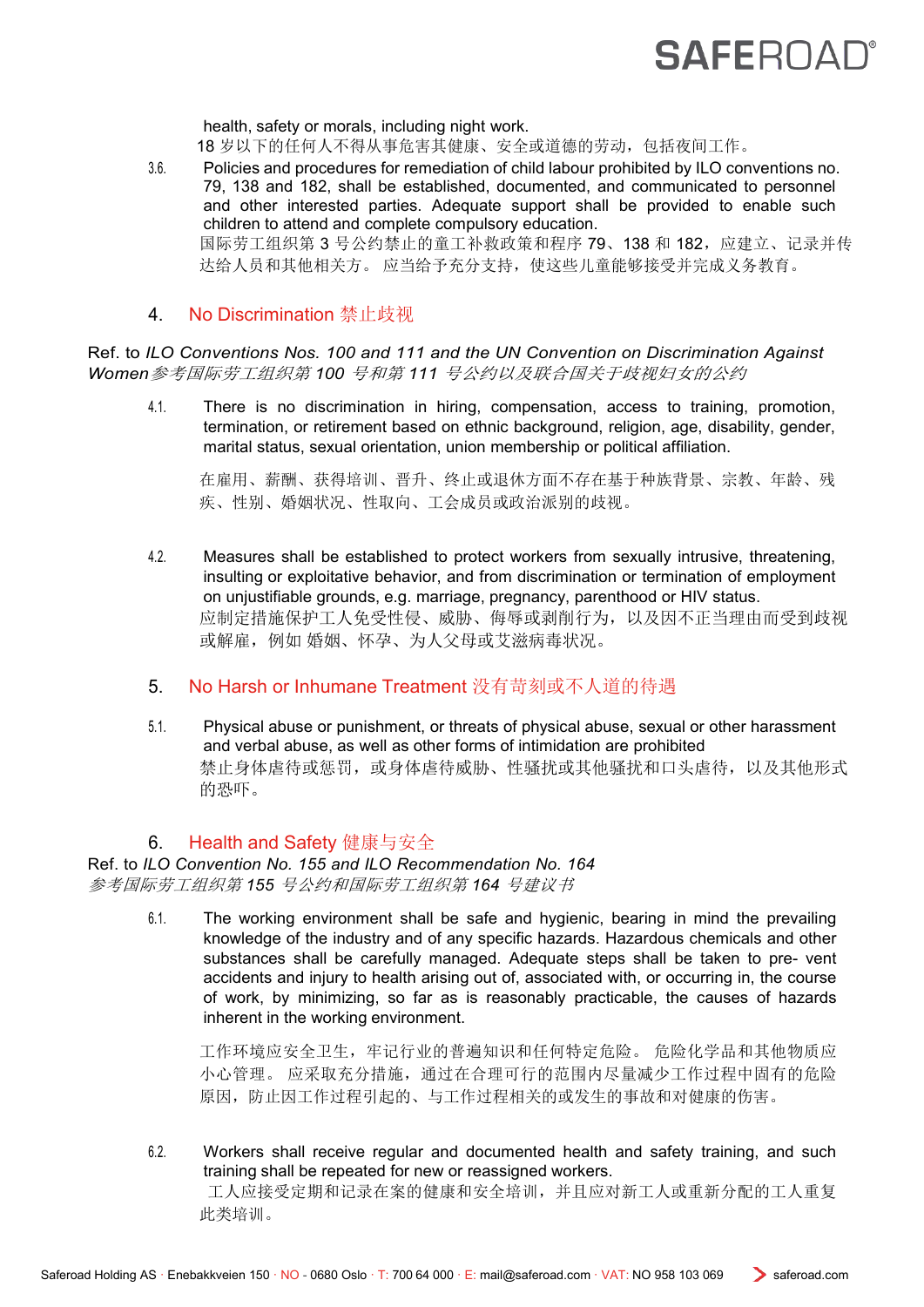# **SAFEROAD**

- 6.3. Access to clean toilet facilities and to potable water, and, if appropriate, sanitary facilities for food storage shall be provided. 应提供干净的厕所设施和饮用水,如果合适,应提供食品储存的卫生设施。
- 6.4. Accommodation, where provided, shall be clean, safe, and adequately ventilated, and shall have access to clean toilet facilities and potable water. 提供的住宿设施应清洁、安全且通风良好,并应能使用干净的厕所设施和饮用水。
- 6.5. The company observing this Supplier Code of Conduct shall assign responsibility for health and safety to a senior management representative. 遵守本供应商行为准则的公司应将健康和安全责任分配给高级管理代表。

### 7. Wages 工资

Ref. to *ILO Convention No. 131* 参考国际劳工组织第 *131* 号公约

7.1. Wages and benefits paid for a standard working week shall as minimum meet national legal standards or industry benchmark standards, whichever is higher. Wages should always be enough to meet basic needs, including some discretionary income.

按标准工作周支付的工资和福利至少应符合国家法定标准或行业基准标准,以较高者为 准。 工资应始终足以满足基本需求,包括一些可自由支配的收入。

- 7.2. Prior employment, all workers shall be provided with a written, comprehensible, and understandable contract outlining their wage conditions, including the amount of taxes paid in case of if fixed taxation applies, as well as method of payments and pay period concerned each time that they are paid. 在雇佣之前,应向所有工人提供一份书面的、可理解的、易于理解的合同,概述他们的 工资条件,包括在适用固定税的情况下支付的税款,以及每次相关的支付方式和支付期 限。
- 7.3. Deductions from wages as a disciplinary measure shall not be permitted nor shall any deductions from wages not provided for by national law be permitted without the expressed permission of the worker concerned. 未经有关工人的明确许可,不得作为纪律措施扣除工资,也不得允许扣除国家法律未规 定的工资。

### 8. Working Hours 工作时间

Ref. to *ILO Convention No. 1 and 14* 参考国际劳工组织第 *1* 号和第 *14* 号公约

8.1. Working hours shall comply with national laws, collective agreements, benchmark industry standards, and not more than prevailing international standards. Working hours should not on a regular basis be more than 48 hours per week.

工作时间应符合国家法律、集体协议、行业基准标准,不得超过现行国际标准。 每周工 作时间不应超过 48 小时。

- 8.2. Workers shall be provided with at least one day off for every 7-day period. 每 7 天应为工人提供至少 1 天的休息时间。
- 8.3. Overtime shall be limited and voluntary. Recommended maximum overtime is 12 hours per week,i.e. that the total working week including overtime shall not exceed 60 hours. Exceptions to this are accepted when regulated by a collective bargaining agreement.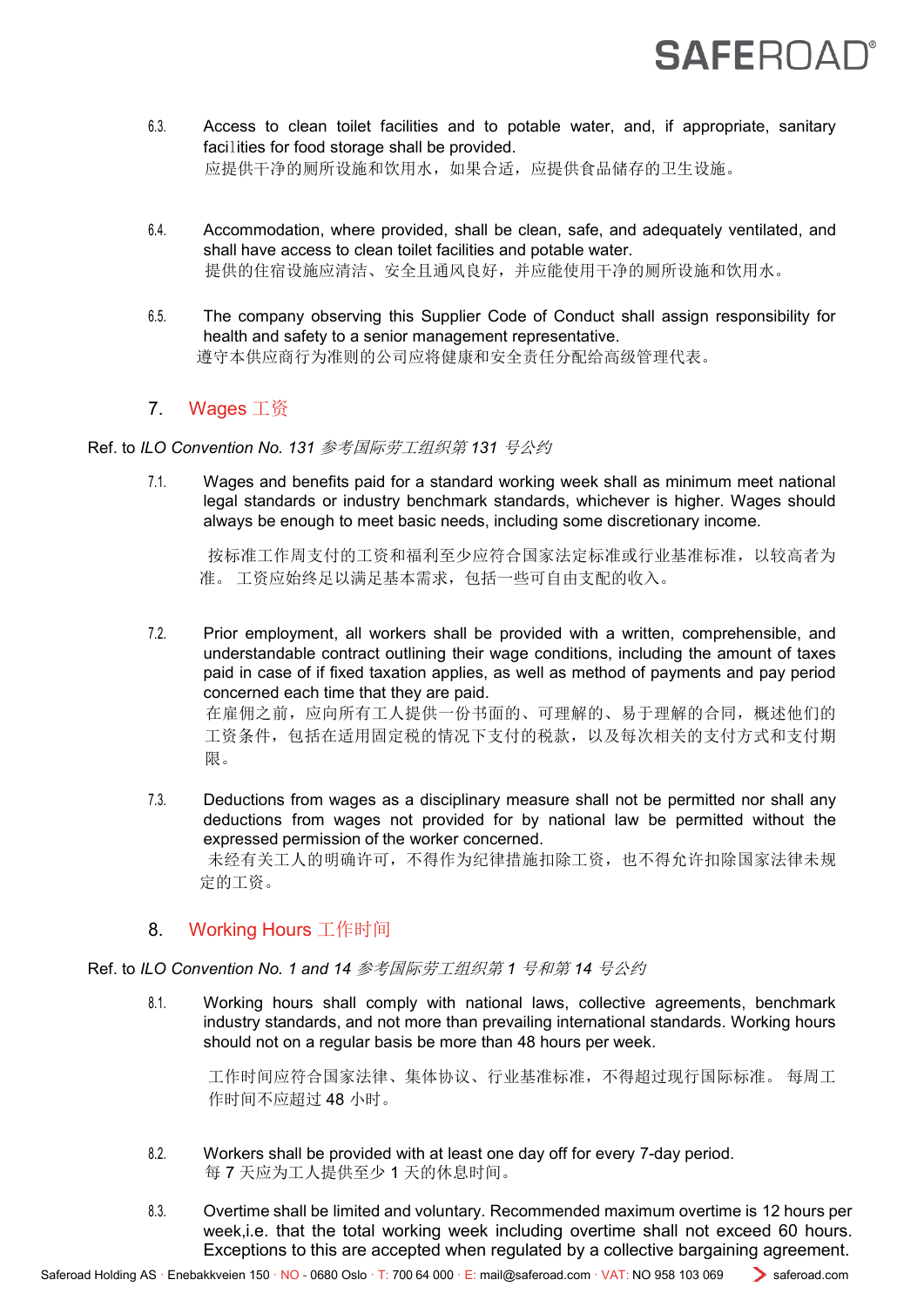# **SAFEROAD®**

加班应受限制且自愿。建议的最长加班时间为每周12 小时,即包括加班在内的总工作时 间不得超过 60 小时。 集体谈判协议规定的例外情况是可以接受的。

8.4. Workers shall always receive overtime pay for all hours worked over and above the normal working hours, minimum in accordance with relevant legislation. Overtime shall always be compensated at a premium rate, which is recommended to be not less than 125% of the regular rate of pay.

工人在正常工作时间以外的所有工作时间都应始终获得加班费,最低限度是相关法律规 定的。 加班应始终按加班费率进行补偿,建议不低于正常工资率的 125%。

- 8.5. Working hours may exceed 60 hours in any seven-day period only in exceptional circumstances where all the following are met: 仅在满足以下所有条件的特殊情况下,任何 7 天的工作时间可以超过 60 小时:
	- this is allowed by national law; 这是国家法律允许的;
	- this is allowed by a collective agreement freely negotiated with a workers' organization representing a significant portion of the workforce; 这是与代表大部分劳动力的工人组织自由谈判达成的集体协议所允许的;
	- appropriate safeguards are taken to protect the workers' health and safety; 采取适当的保护措施来保护工人的健康和安全;
	- and the employer can demonstrate that exceptional circumstances apply such as unexpected production peaks, accidents, or emergencies. 并且雇主可以证明特殊情况适用,例如意外的生产高峰、事故或紧急情况。

#### 9. Regular Employment 正规就业

9.1. Obligations to employees under international conventions, national law and regulations concerning regular employment shall not be avoided using short-term contracting (such as contract labour, casual labour, home working or day labour), subcontractors or other labour relationships.

不得通过短期合同(如合同工、临时工、在家工作或日工)、分包商或其他劳动关系来避 免国际公约、国家法律和法规规定的有关正常就业雇员的义务。

- 9.2. All workers are entitled to a contract of employment in a language they understand. 所有工人都有权以他们理解的语言签订雇佣合同。
- 9.3. The duration and content of apprenticeship programs shall be clearly defined prior the assignment and beginning of the apprenticeship period. 学徒计划的持续时间和内容应在分配和学徒期开始之前明确规定。

#### 10. Marginalized Populations 边缘化人群

10.1. Production and the use of natural resources shall not contribute to the destruction and/or degradation of the resources and income base for marginalized populations, such as in claiming large land areas, use of water or other natural resources on which these populations are dependent.

自然资源的生产和使用不应导致边缘化人口的资源和收入基础的破坏和/或退化,例如在要 求大片土地、使用水或这些人口所依赖的其他自然资源方面 。

#### 11. Environment 环境

#### *Ref. to UNDP Social and Environmental Standards (2014)*

参考符合联合国开发计划署社会和环境标准(*2014* 年)

11.1. Measures to minimize adverse impacts on human health and the environment shall be taken throughout the value chain. This includes minimizing pollution, promoting an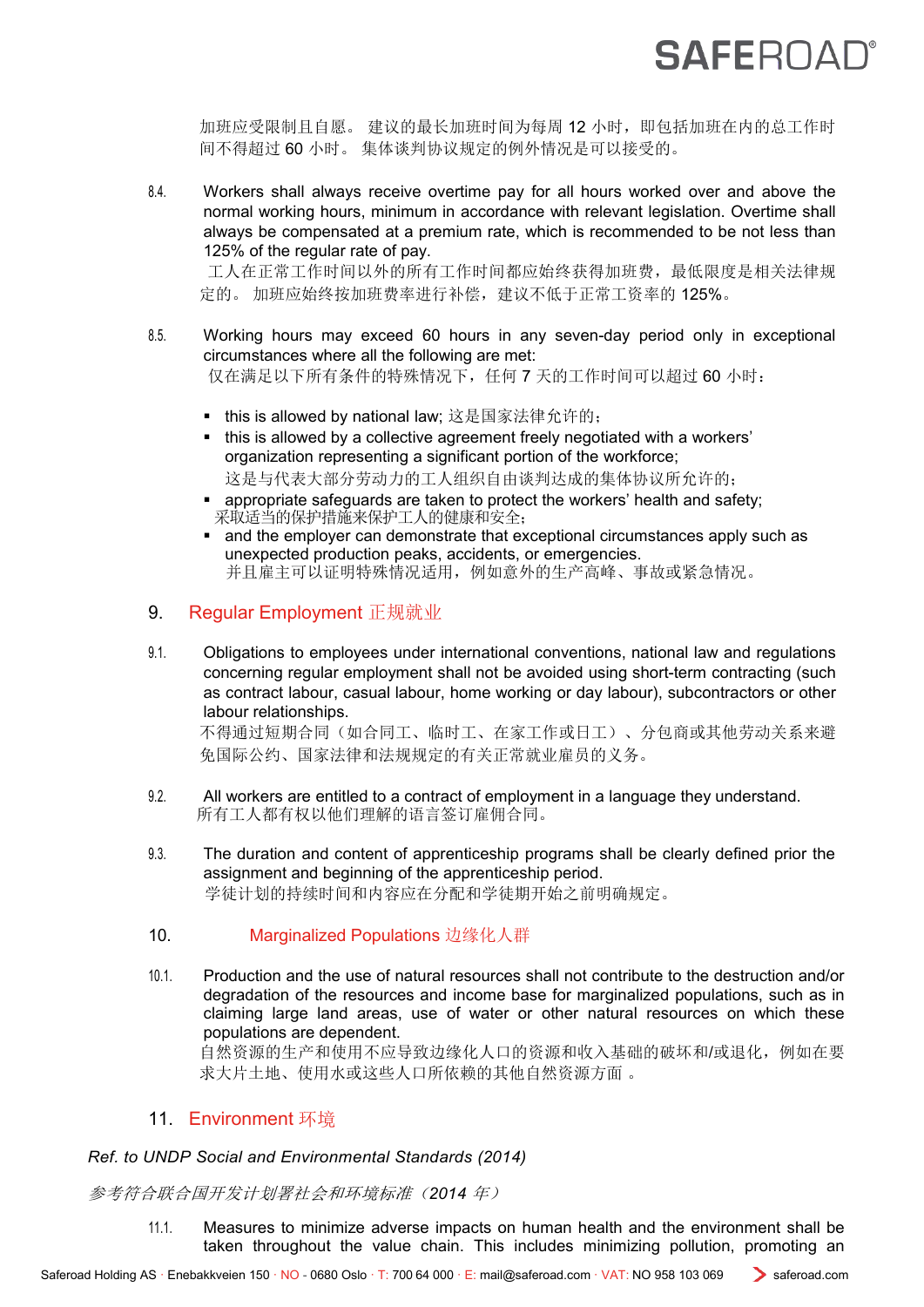# **SAFEROAL**

efficient and sustainable use of resources, including energy and water, and minimizing greenhouse gas emissions in production and transport. The local environment at the production site shall not be exploited or degraded.

应在整个价值链中采取措施,尽量减少对人类健康和环境的不利影响。 这包括最大限度 地减少污染,促进能源和水等资源的有效和可持续利用,以及最大限度地减少生产和运输 中的温室气体排放。 不得开发或破坏生产现场的当地环境。

- 11.2. Supplier should conduct annual environmental risk assessments any place its facilities are present to exclude unaccounted risks of environmental pollution and degradation. Based on risk assessments, Board of Directors, supervisory board, or other applicable corporate body of Supplier should take measures to minimize risks where possible. 供应商应在其设施所在的任何地方进行年度环境风险评估,以排除无法计算的环境污染和 退化风险。 根据风险评估,供应商的董事会、监事会或其他适用的法人团体应采取措施尽 可能降低风险。
- 11.3. National and international environmental legislation and regulations shall be respected, and relevant discharge permits obtained. 尊重国家和国际环境法律法规,取得相关排放许可。
- 11.4. The supplier is expected to continuously improve its environmental performance in the value chain by means of operational control and monitoring and by focus on awareness and training. Supplier shall seek continual improvement of environmental performance on the basis of sound science and technical and economic feasibility. 供应商应通过运营控制和监控以及注重意识和培训来不断改进其在价值链中的环境绩效。 供应商应在可靠的科学技术和经济可行性的基础上寻求环境绩效的持续改进。

#### 12. Corruption 腐败

- 12.1. The highest standard of integrity is expected in all business interactions, and the supplier must comply with all applicable laws and regulations on bribery and corruption. 在所有业务互动中都应遵守最高的诚信标准,供应商必须遵守所有适用的有关贿赂和腐败 的法律法规。
- 12.2. Corruption in any form is not accepted, including bribery, extortion, kickbacks and improper private or professional benefits to customers, agents, contractors, suppliers, or employees of any such party or government officials. 不接受任何形式的腐败,包括贿赂、勒索、回扣以及向客户、代理、承包商、供应商或任 何此类当事人或政府官员的雇员提供不正当的私人或专业利益。
- 12.3. The supplier shall refrain from offering gifts and entertainment to Saferoad's purchasers, agents, other employees, or other persons acting on behalf of Saferoad in an attempt to influence business decisions. 供应商应避免向 Saferoad 的购买者、代理人、其他员工或代表 Saferoad 行事的其他人 提供礼物和款待,以试图影响业务决策。

### 13. Conflict of Interests 利益冲突

- 13.1. In our suppliers' business dealings with us, we expect our suppliers to take decisions based on objective criteria only. Any factors that influence the suppliers' decisions due to private, business or other conflicts of interest must be prevented from the start. The same applies to relatives and other related parties. 在我们的供应商与我们的业务往来中,我们希望我们的供应商仅根据客观标准做出决定。 任何因私人、商业或其他利益冲突而影响供应商决策的因素必须从一开始就加以预防。 这 同样适用于亲属和其他相关方。
- 13.2. Board members, employees and other persons acting on behalf of Supplier must behave impartially in all business dealings and not give other individuals, companies, or organizations improper advantages.